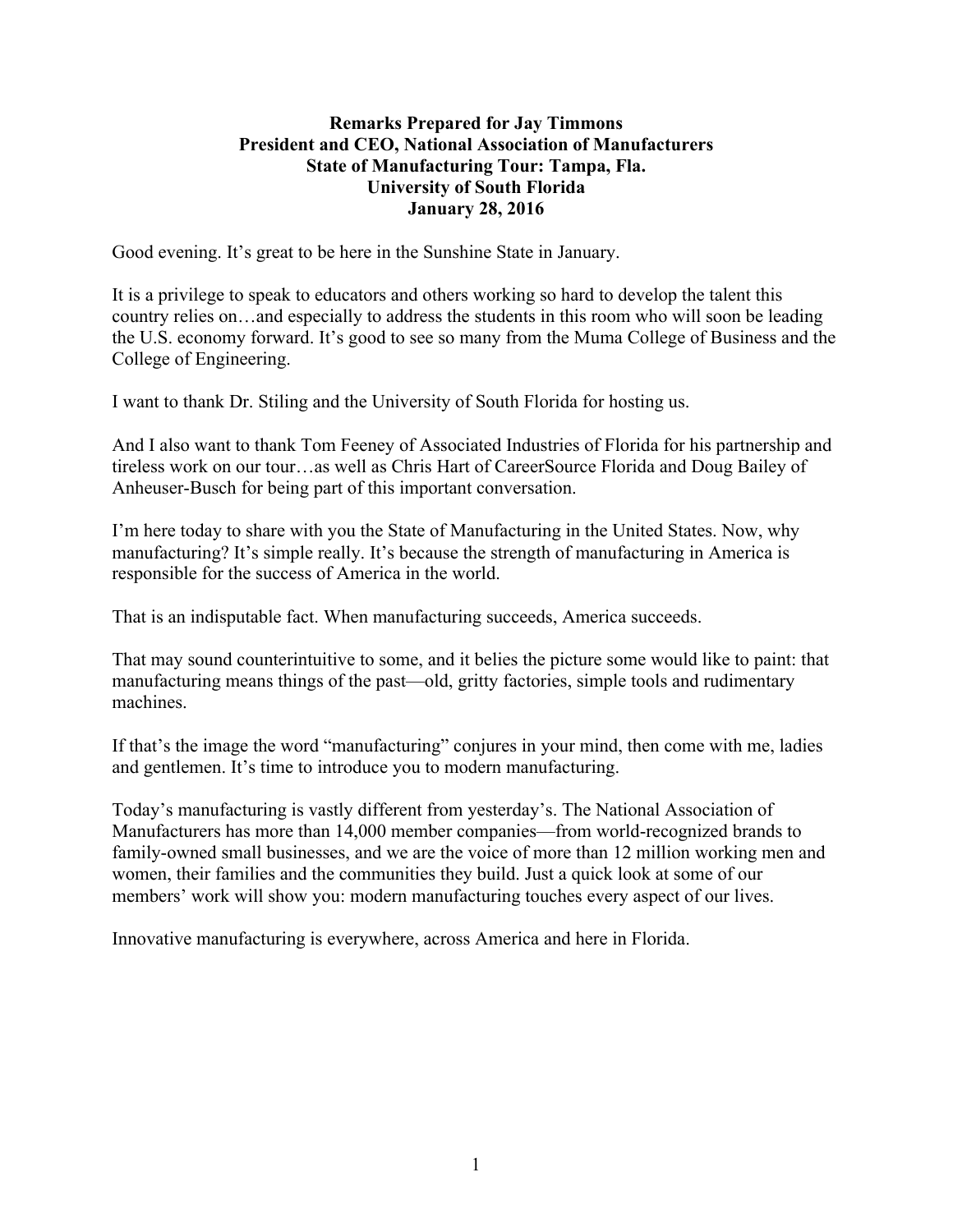From Ryder System's strides in alternative fuel solutions and energy efficiency...

…to the sustainable infrastructure developed by CSX.

From Rayonier Advanced Materials' development of high-value ethers that enable the development of slow-release medications…

…to Amgen or Bayer's research and production of cancer-fighting and life-improving drugs.

We're talking about everything from the precision metal-formed parts produced by Hialeah Metal Spinning…

…to the vast, new world of the Internet of Things, where everyday objects are now digitally interconnected by the web.

First it was our phones. Then it was our thermostats, our watches, our cars. Soon it will be everything from our contact lenses to our entire homes…from smart wallboard, to autonomous automobiles, to transcontinental pipelines.

Companies like Jabil are making the "digital home" a reality. And thanks to companies like Honeywell, for example, you can control your home security and energy management with the touch of a button from around the world.

That's the Internet of Things…and that's modern manufacturing.

By the year 2020, 26 billion objects will be linked together by the Internet. Manufacturing is truly changing everything…and all these things are changing America and changing our lives.

That's why, today, manufacturing in the United States is leading an innovation revolution—a revolution that will win us jobs and restore our mantle of leadership around the world.

\*\*\*

Right now, more than 12 million people across the country work in manufacturing, and our sector contributes more than \$2 trillion to national GDP. If U.S. manufacturing were its own country, it would be the ninth-largest economy in the world.

Here in Florida, manufacturing adds about \$41 billion to the state economy.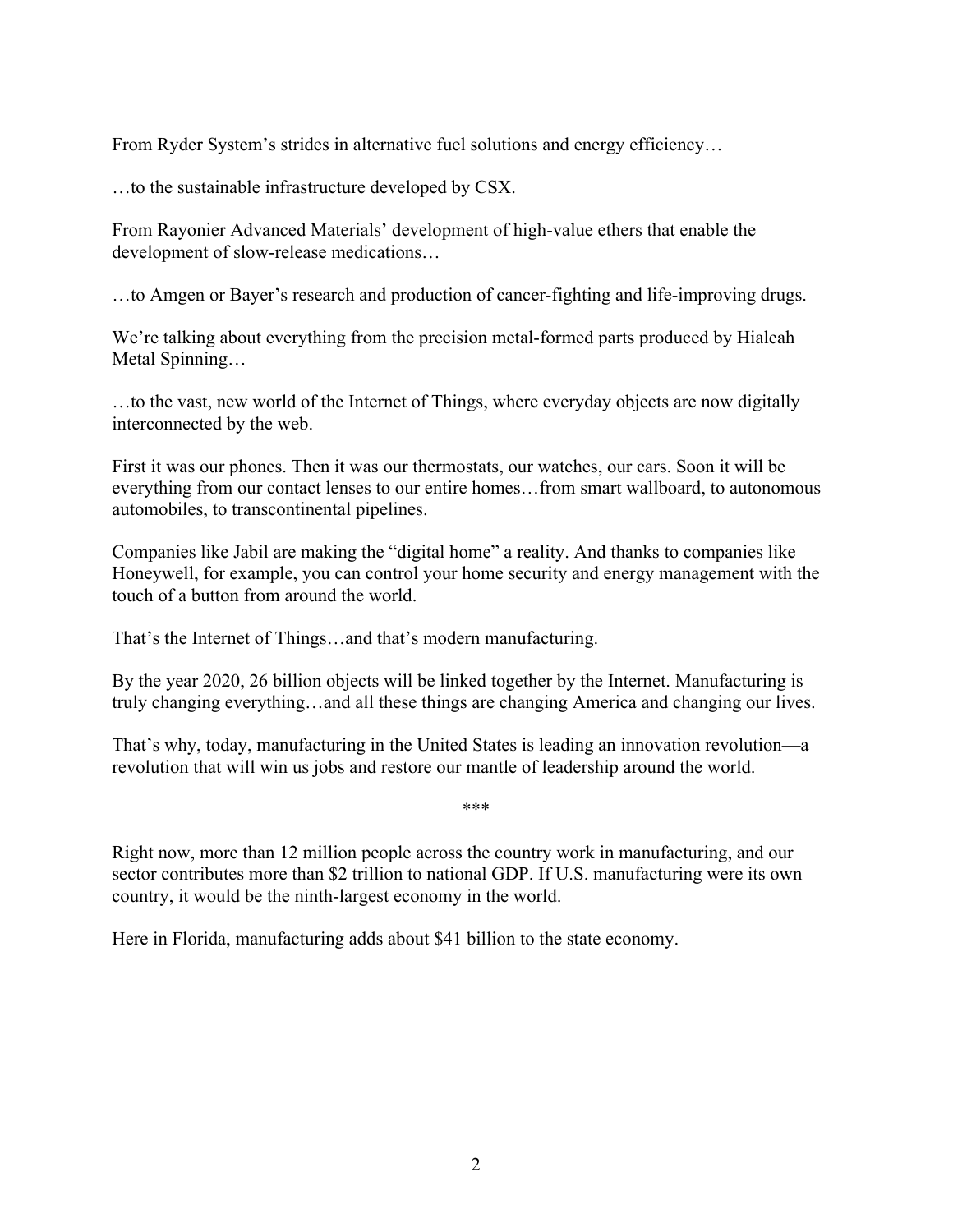And get this important data point: For every dollar invested in manufacturing, another \$1.40 is added to the economy. It's why manufacturing—more than any other industry—improves our way of life and builds communities.

So, you see, the state of manufacturing matters. It matters for the state of our union.

Every day across this country, manufacturers go to work, competing to win. New technologies, affordable energy and world-leading productivity have given the United States a competitive advantage in the global marketplace. But obstacles are still in the way to forging an economy that lives up to our people and to the potential we can unleash.

Unavoidable headwinds, like global economic weakness and worldwide instability, have roiled not just the job market but manufacturing as well.

While these challenges will be slow to change, our leaders right here in our own country have at this moment the power to fix other self-imposed barriers to opportunity and success.

They can fix policies in Washington that imperil our promise.

These barriers exist because Washington hasn't yet summoned the will to change them. And because "We The People," in some ways, haven't done enough to fight for manufacturing as essential to American Exceptionalism and our future.

Just as "American Idol" is entering its final season this year, it's also time to end selecting political candidates based on how they sound, rather than what they can actually do for manufacturing and our country.

Of course, if you listen to the candidates who are out campaigning today, they all embrace manufacturing and pledge their support—at least rhetorically.

And the same is true of many of our leaders in Congress and state capitals—and among the general public.

But words alone won't change the business climate or create more jobs. We need the right public policy agenda for that.

At the NAM, we want to make it easy. We're spelling out exactly the right policies manufacturers need to compete and win, for America to compete and win.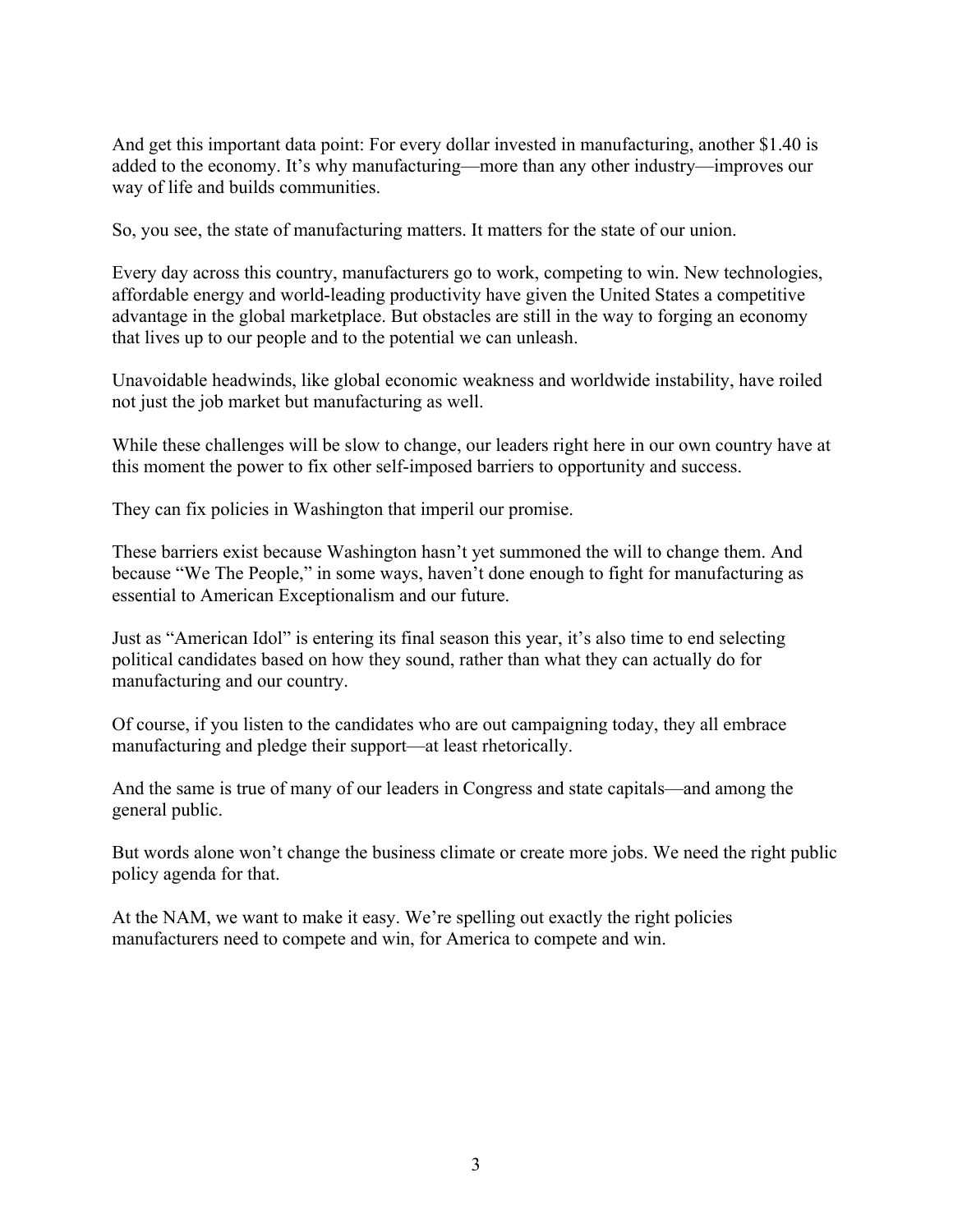Today, we unveiled our 2016 Agenda for Economic Growth and American Exceptionalism, and we're touring the country telling our story.

"Competing to Win" is an agenda that is guided by four core values that also happen to be foundational principles of this country that we love.

The first of these is free enterprise: powerful market forces that drive innovation and growth better than any system ever conceived in the history of mankind.

The second is competitiveness: our ability to expand markets and succeed in the global economy.

The third is individual liberty: the creativity and entrepreneurship unleashed by protecting, defending and advancing the basic freedoms enshrined in our Constitution and Bill of Rights.

And the fourth, equal opportunity: our shared belief that every one of us, if given the chance, has the potential to contribute to the success of our companies, our communities and our country.

Every policy proposal supports these principles, which are also the values that have made and that will keep America exceptional.

Our message is this: If a candidate really wants to be a manufacturing president, this is the agenda.

If Congress wants to energize the manufacturing economy, this is the checklist.

And, if you want to be a manufacturing voter, these are the issues that affect you, your family, the students at this institution and this country's future.

We zero in on 11 areas: tax; trade; energy; environment; transportation and infrastructure; labor; immigration; workforce; health care; research, innovation and technology; and regulatory and legal reform.

That's more topics than we have time for this evening…so I'd like to focus on a subject close to the hearts of the people in this room—workforce development…connecting people with rewarding careers.

Over the next decade, the United States will need to fill 3.4 million manufacturing jobs. But 2 million of those jobs are likely to remain empty because there's a shortage of trained workers.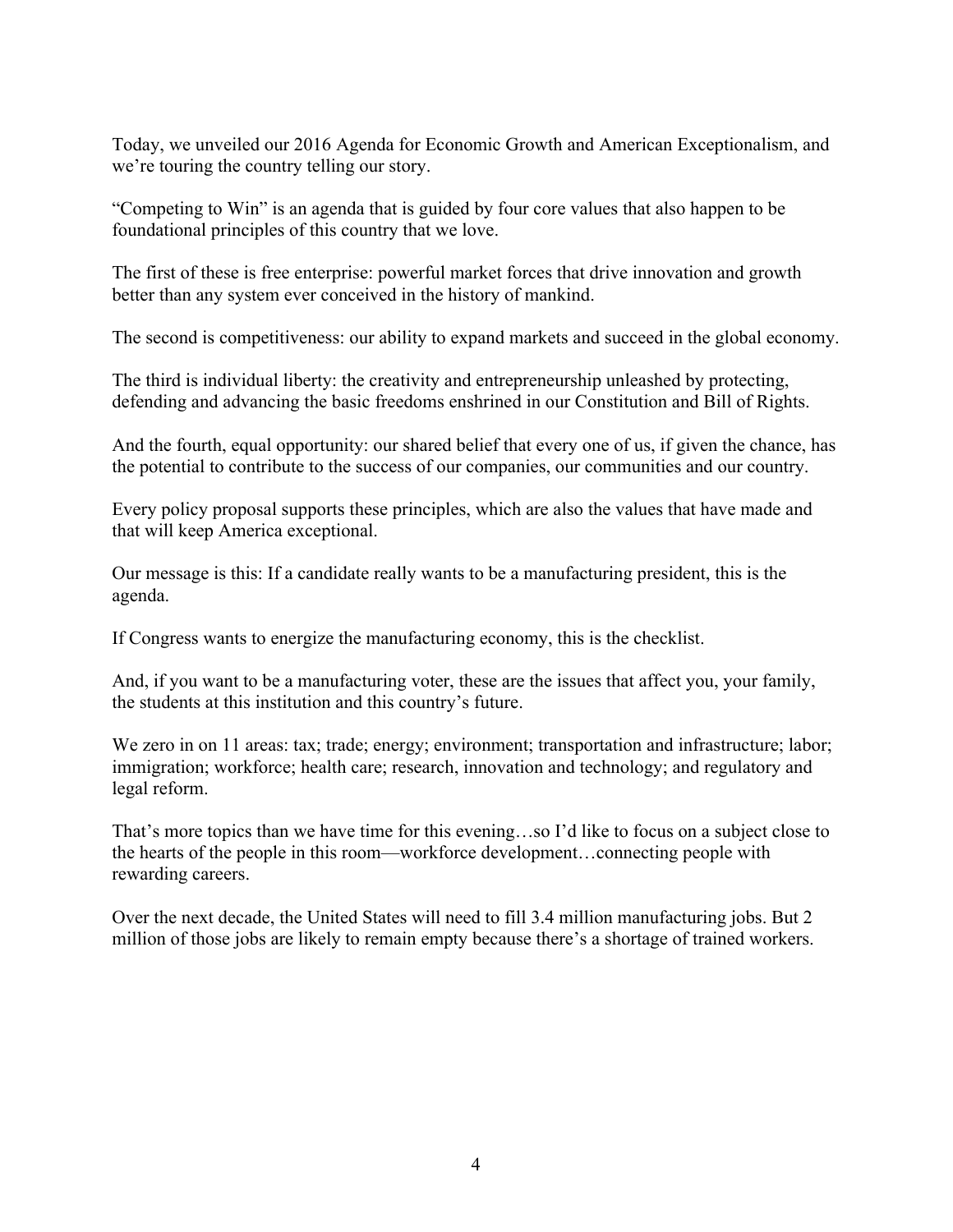It's what we call the "skills gap," and it affects all of us…through lost innovation, lower productivity and suppressed economic activity.

The problem is especially disheartening given how hard it's been lately for people to find jobs. Manufacturers want to hire, but many workers lack the skills—often the high-tech skills—we need.

This is a lost opportunity. The average manufacturing worker earns over \$79,000 annually…\$15,000 more than the national average.

These are wages that can provide a good life for a family while saving for education and retirement.

Why, then, are only 37 percent of parents encouraging their kids to pursue manufacturing careers? And why do only 18 percent of people view manufacturing as a top career choice?

It's because many don't understand the modern industry. Too many picture gritty factory floors of a century ago. We need to replace those images with what manufacturing is today.

We need to present students like you with exciting propositions: Want to feed the world? Manufacturing is transforming agricultural technologies to provide plentiful, nutritious food for a growing population.

Want clean energy and a more sustainable economy? These objectives will require manufacturing innovation.

Want to save lives and treat debilitating diseases? Manufacturing includes pharmaceuticals.

Want to build the next revolutionary smart device? It takes manufacturers to make it possible.

More students—and their families, teachers and mentors—need to realize the opportunities that exist in today's manufacturing.

We are working together to get this message out. It's part of the reason I'm here today.

But we also need to address the training programs that prepare students to assume these challenging roles in manufacturing.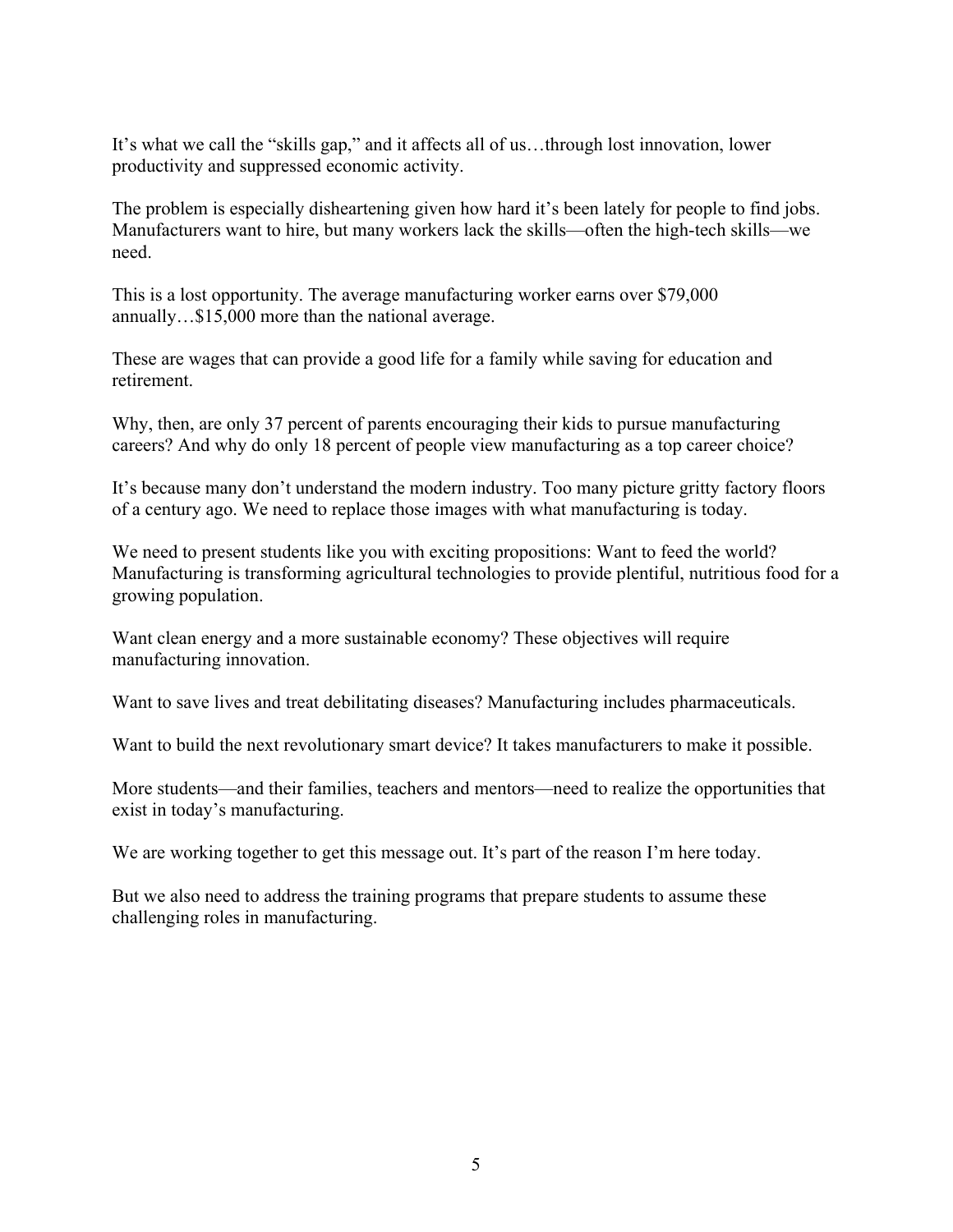The vast majority of manufacturing executives say they struggle to find job candidates with computer and math skills, problem-solving abilities and technical training.

I want to recognize your governor, Rick Scott, for his efforts to address this need…and for declaring 2016 the "year of the manufacturer in Florida."

We all need to find ways to help students develop these highly marketable skills...and empower them to explore rewarding careers.

This isn't something educational institutions like this one should be left to do alone. Manufacturing companies, schools, parents and communities must all partner together in building a 21st-century workforce.

Manufacturers are here to help. We're eager to collaborate on internship and apprenticeship programs…to partner with you to align curriculum with work-based opportunities.

And we're listening to all ideas about how we can surround students and recent graduates with the support and learning opportunities they need.

Working in tandem, rather than in our own silos, will require communication, experimentation and commitment.

But if we do, we can start closing the skills gap. We can fuel innovation.

And most importantly, we can enable a new generation—the students in this room—to achieve great things for themselves, their families, their communities and this country.

\*\*\*

That's what all of this is about—empowering us to pioneer the future.

Whether it's the workforce or the other issues we focus on in our agenda for manufacturing, what happens in Washington and in the voting booth is, in many ways, as important as the manufacturing process itself.

We need everyone in this room to make manufacturing a priority, because it's about helping real people build better lives.